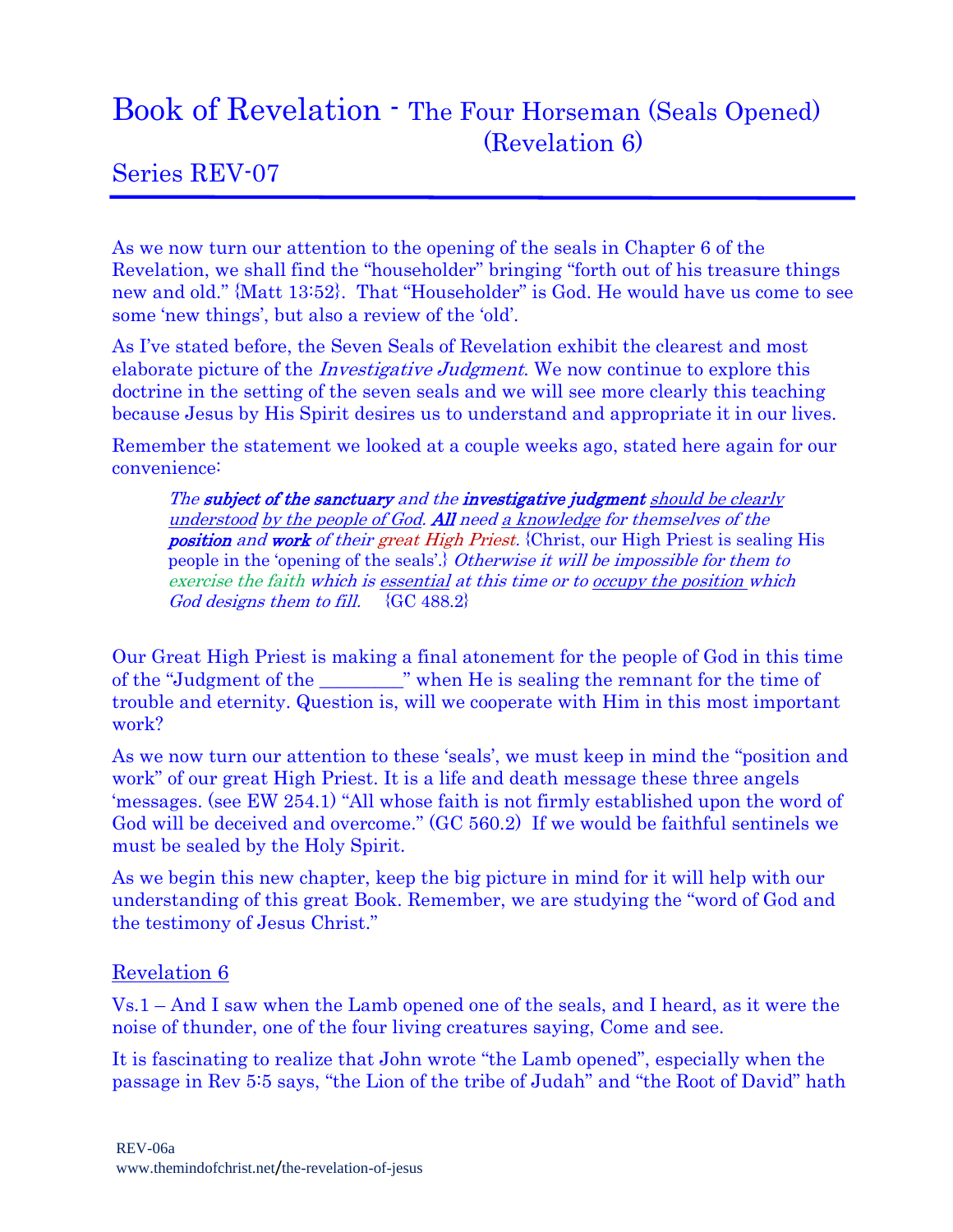prevailed to open to book. There are over 350 titles Jesus has for His name in the Bible, a number of which we've already seen in the Revelation, like—Faithful Witness, First Begotten of the Dead, Prince of the kings of the earth or even Son of God, as He addressed the Thyatiran Church. But no, instead Christ chose the title of "the Lamb." Why? Why do you think He chose this title? [Hint: first think context, then think of the bigger picture, as we've discussed in former lessons.]

 $\overline{\phantom{a}}$  , and the contribution of the contribution of the contribution of the contribution of the contribution of the contribution of the contribution of the contribution of the contribution of the contribution of the

 $\mathcal{L}_\text{max}$  and the contract of the contract of the contract of the contract of the contract of the contract of the contract of the contract of the contract of the contract of the contract of the contract of the contrac

## Four Horsemen (Rev 6:1-8)

 $\mathcal{L}_\text{max}$  and  $\mathcal{L}_\text{max}$  and  $\mathcal{L}_\text{max}$  and  $\mathcal{L}_\text{max}$ 

In this segment we will examine the relationship between the churches and these four seals being opened, the four horseman.

- 1. Who invites John, "to come and see" when Jesus opens the seal? \_\_\_\_\_\_\_\_\_\_\_\_\_\_
- 2. What common elements are seen in the first 4 seals?
	- a)  $\overline{\phantom{a}}$  $\mathbf{b}$ )
- 3. Define horse from the concordance. Look through the concordance for texts which would help explain why the horse is depicted in the seals.

 $\mathcal{L}_\text{max}$  and  $\mathcal{L}_\text{max}$  and  $\mathcal{L}_\text{max}$  and  $\mathcal{L}_\text{max}$  and  $\mathcal{L}_\text{max}$  and  $\mathcal{L}_\text{max}$ 

 $\mathcal{L}_\mathcal{L} = \mathcal{L}_\mathcal{L} = \mathcal{L}_\mathcal{L} = \mathcal{L}_\mathcal{L} = \mathcal{L}_\mathcal{L} = \mathcal{L}_\mathcal{L} = \mathcal{L}_\mathcal{L} = \mathcal{L}_\mathcal{L} = \mathcal{L}_\mathcal{L} = \mathcal{L}_\mathcal{L} = \mathcal{L}_\mathcal{L} = \mathcal{L}_\mathcal{L} = \mathcal{L}_\mathcal{L} = \mathcal{L}_\mathcal{L} = \mathcal{L}_\mathcal{L} = \mathcal{L}_\mathcal{L} = \mathcal{L}_\mathcal{L}$ 

\*Colors are very important in understanding spiritual truths. There are seven colors in the rainbow. All are very important in explaining aspects of the plan of salvation. Following is a list of the colors and their definitions: Red=Blood/Life/Sacrifice; Orange=Fire of God's Love; Green=Faith; Blue=Ten Commandments; Violet= Royalty; Indigo=Royalty. The following are not seen as colors of the rainbow specifically but are very important symbols. White is purity, and Darkness/Black refers to sin. [If you need to consult the Revelation chart, do so.]

- 4. Using the above color definitions what would be happening to a segment of the church while the seals are being opened?
	- A. White Horse:
	- B. Red Horse
	- C. Black Horse
	- D. Pale Horse: (hint: look up pale in the Concordance)